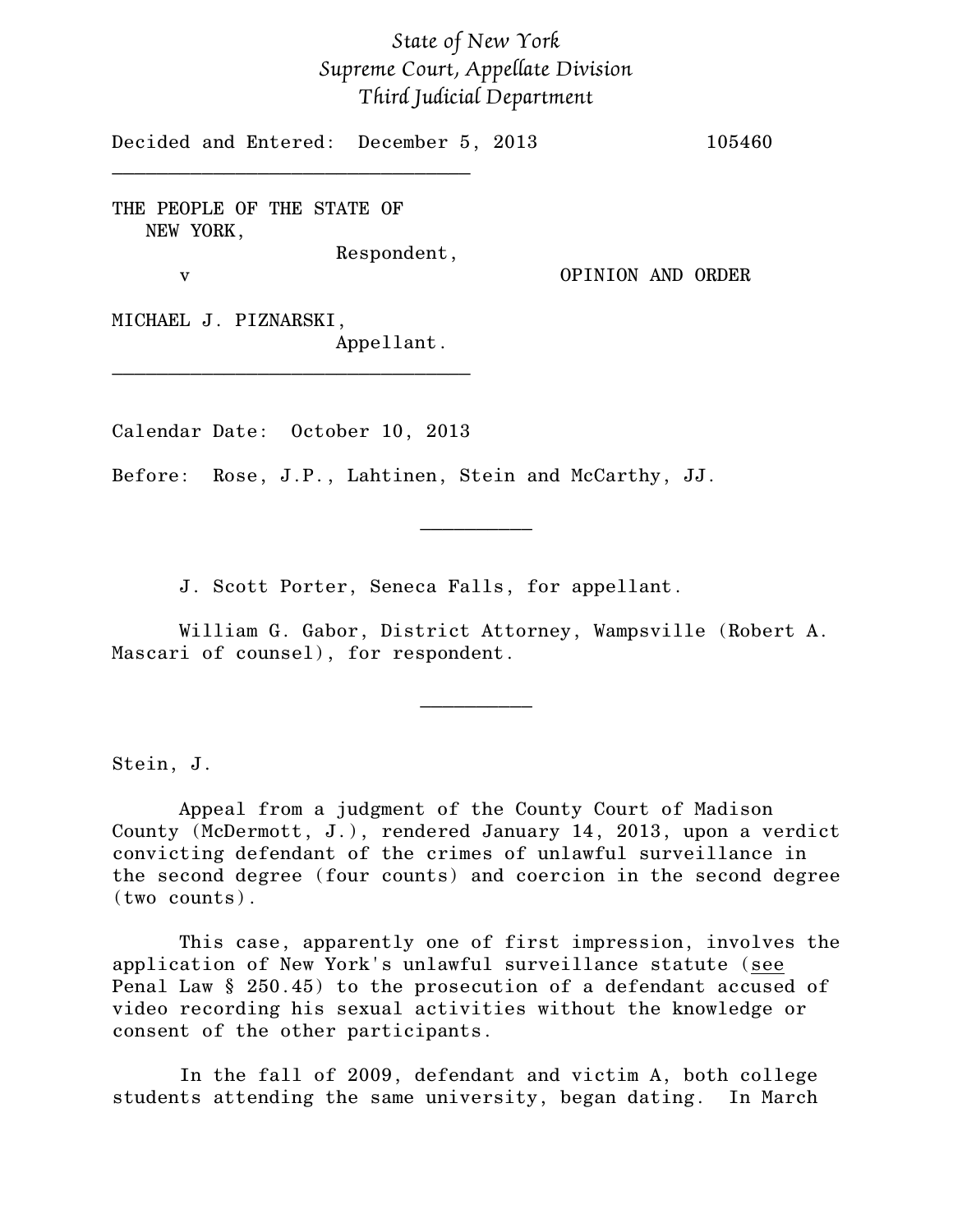## -2- 105460

2010, defendant used his digital camera to secretly record victim A performing oral sex on him while they were in the bedroom of his apartment. Defendant and victim A broke up in August 2010 and, although their relationship became strained, they continued to have contact with one another following their return to school that fall. In September 2010, defendant informed victim A – through a series of Facebook messages – that he possessed the March video; he described the video's content and insinuated that he was going to upload it to a website and identify victim A by name. According to victim A, she was distraught over the messages and asked defendant to delete the video.

Thereafter, on December 6, 2010, victim A went to defendant's apartment to discuss their relationship. Victim A claimed that defendant became irate, started berating her and ultimately threatened to disseminate the video and humiliate her unless she agreed to have one final sexual encounter with him while he recorded it. Victim A initially refused, but eventually acceded to defendant's demands and accompanied him into his bedroom. While there, defendant began recording victim A and disrobed her. Ultimately, victim A refused to have sexual intercourse with defendant, but instead acquiesced to defendant video recording her while she performed oral sex on him.

After leaving defendant's apartment, victim A disclosed the incident to her roommate and reported it to campus security and to the local police. The police subsequently obtained and executed a warrant to search defendant's apartment and retrieved a small digital camera, an ipod, an external hard drive and a laptop computer. A search of defendant's laptop revealed multiple video files, including videos of the March 2010 and December 2010 sexual encounters between victim A and defendant. A third file was also found, which consisted of a video of defendant having sex with victim B. After learning the identity of victim B, a police investigator contacted her and she confirmed that she had a sexual encounter with defendant in November 2010, but denied knowing that he had recorded it.

As a result of these incidents, defendant was charged, in two separate indictments, with various crimes relating to the recordings. In the first indictment, arising out of the March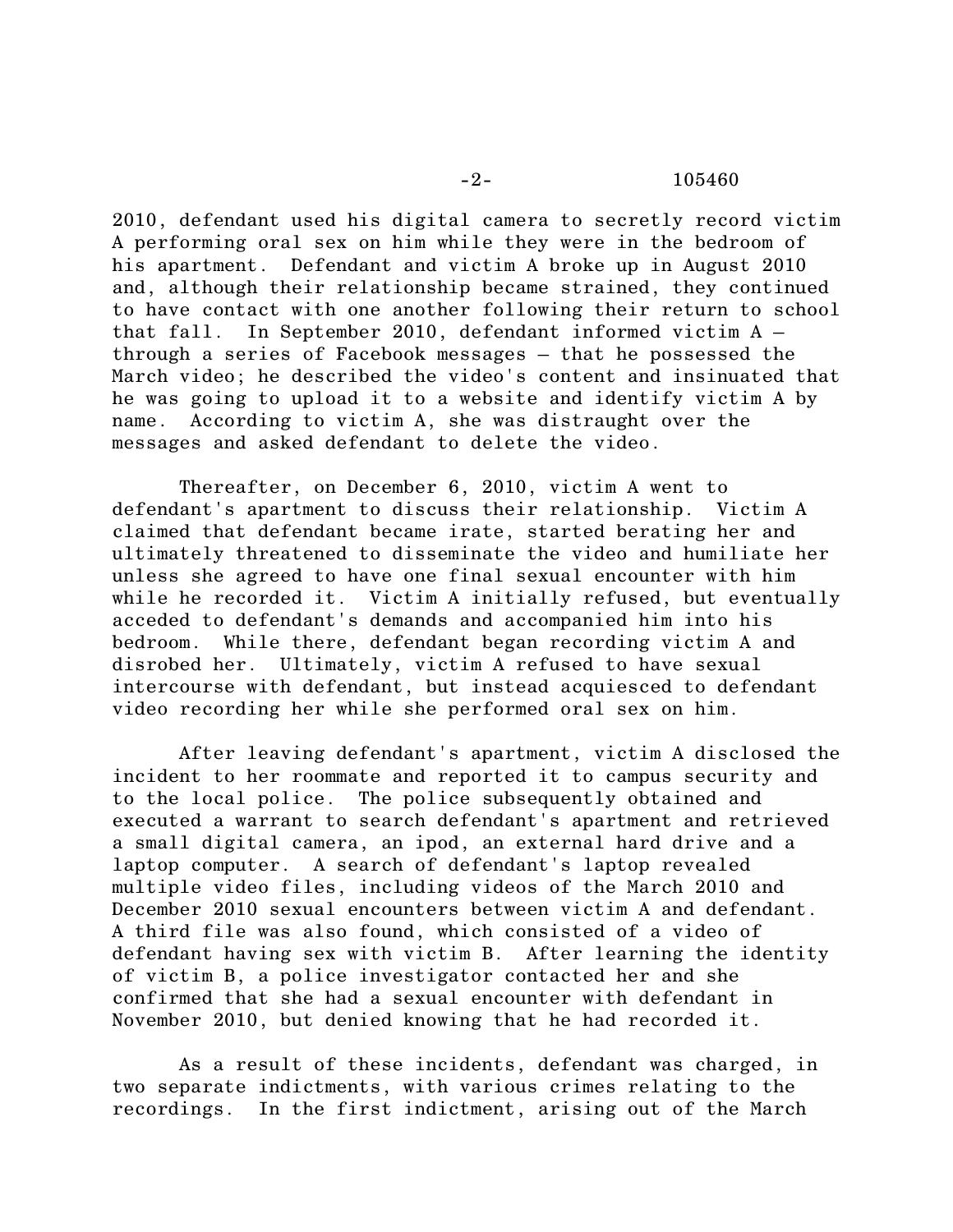## -3- 105460

and December 2010 incidents involving victim A, defendant was charged with unlawful surveillance in the second degree (two counts), criminal sexual act in the third degree, coercion in the second degree (two counts) and unlawful imprisonment in the second degree. In the second indictment, in relation to the November 2010 recording of victim B, defendant was charged with three counts of unlawful surveillance in the second degree. Before trial, County Court dismissed the charge of criminal sexual act in the third degree and the first count of unlawful surveillance with respect to victim A and, as relevant here, granted a motion by the People to consolidate the indictments for trial, over defendant's objection.

Following a jury trial, defendant was acquitted of the charge of unlawful imprisonment and was convicted of the remaining charges. He was subsequently sentenced to a prison term of 1 to 3 years on the unlawful surveillance conviction relating to victim A, concurrent nine-month sentences on the two coercion convictions, and three concurrent one-year sentences for the unlawful surveillance convictions relating to victim B.<sup>1</sup> County Court also issued an order of protection for both victims, directed defendant to pay restitution and certified defendant as a sex offender. Defendant now appeals, advancing a constitutional challenge to the unlawful surveillance statute (see Penal Law § 250.45), as well as claims relating to (1) the legal sufficiency of his conviction of the four counts of unlawful surveillance, (2) County Court's consolidation of the two indictments for trial, (3) the integrity of the grand jury proceeding with respect to victim A, (4) various evidentiary rulings made at trial, (5) County Court's determination that defendant should be designated a sex offender, and (6) the severity of his sentence. For the reasons that follow, we now affirm.

 $^1$  The sentences imposed on the two coercion convictions pertaining to victim A and three unlawful surveillance convictions pertaining to victim B were consecutive to the sentence imposed upon the unlawful surveillance conviction relating to victim A.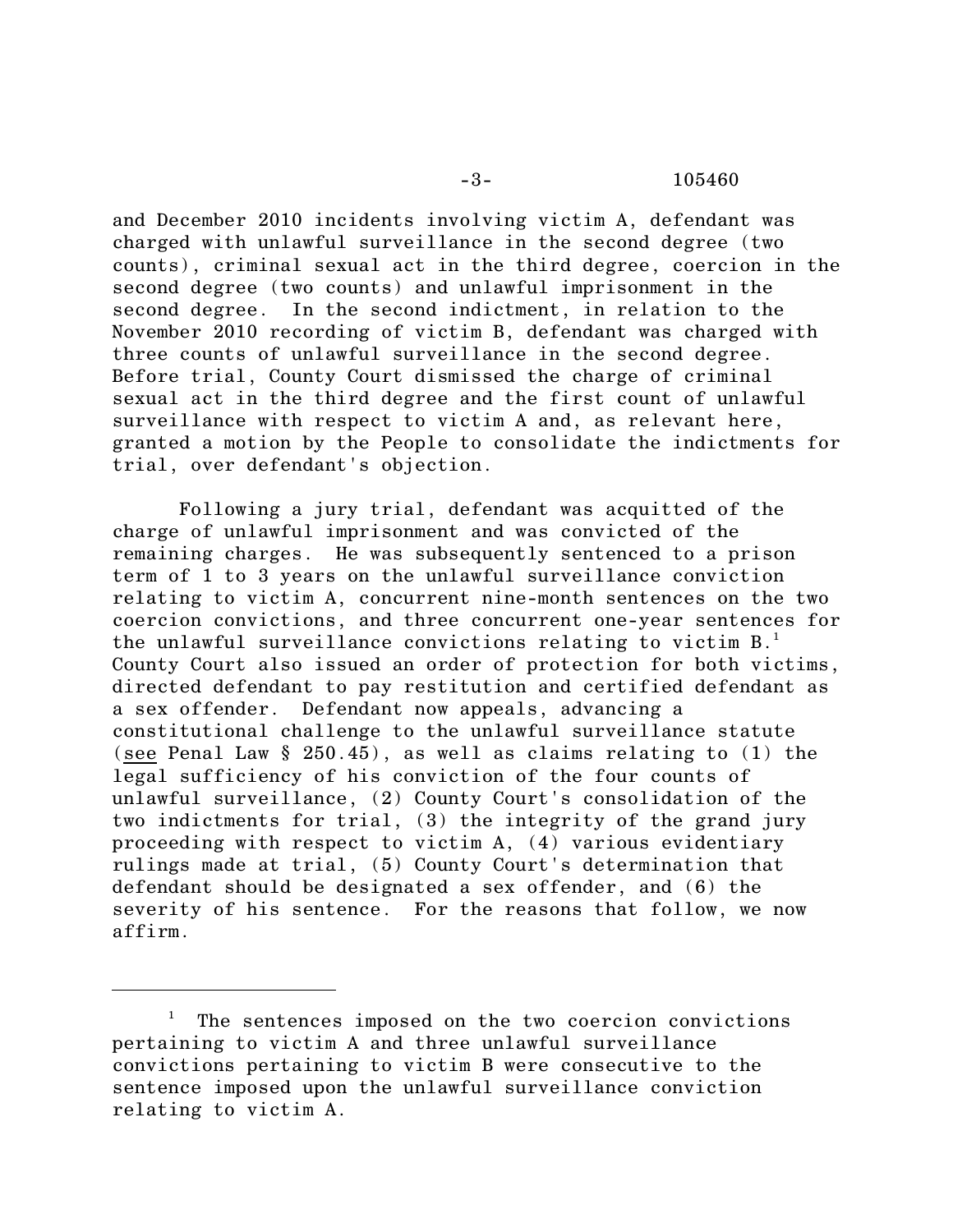## -4- 105460

Initially, defendant argues that the unlawful surveillance statute does not apply to his conduct at issue here. In 2003, the Legislature created the crime of unlawful surveillance in the second degree (see L 2003, c 69, § 3), as part of a group of laws criminalizing video voyeurism (see William C. Donnino, Practice Commentaries, McKinney's Cons Laws of NY, Book 39, Penal Law § 250.40). As relevant here:

"A person is guilty of unlawful surveillance in the second degree when:

1. For his or her own, or another person's amusement, entertainment, or profit, or for the purpose of degrading or abusing a person, he or she intentionally uses or installs . . . an imaging device to surreptitiously view, broadcast or record a person dressing or undressing or the sexual or other intimate parts of such person at a place and time when such person has a reasonable expectation of privacy, without such person's knowledge or consent; or

2. For his or her own, or another person's sexual arousal or sexual gratification, he or she intentionally uses or installs . . . an imaging device to surreptitiously view, broadcast or record a person dressing or undressing or the sexual or other intimate parts of such person at a place and time when such person has a reasonable expectation of privacy, without such person's knowledge or consent; or

3. (a) For no legitimate purpose, he or she intentionally uses or installs . . . an imaging device to surreptitiously view, broadcast or record a person in a bedroom, changing room, fitting room, restroom, toilet, bathroom, washroom, shower or any room assigned to guests or patrons in a motel, hotel or inn, without such person's knowledge or consent"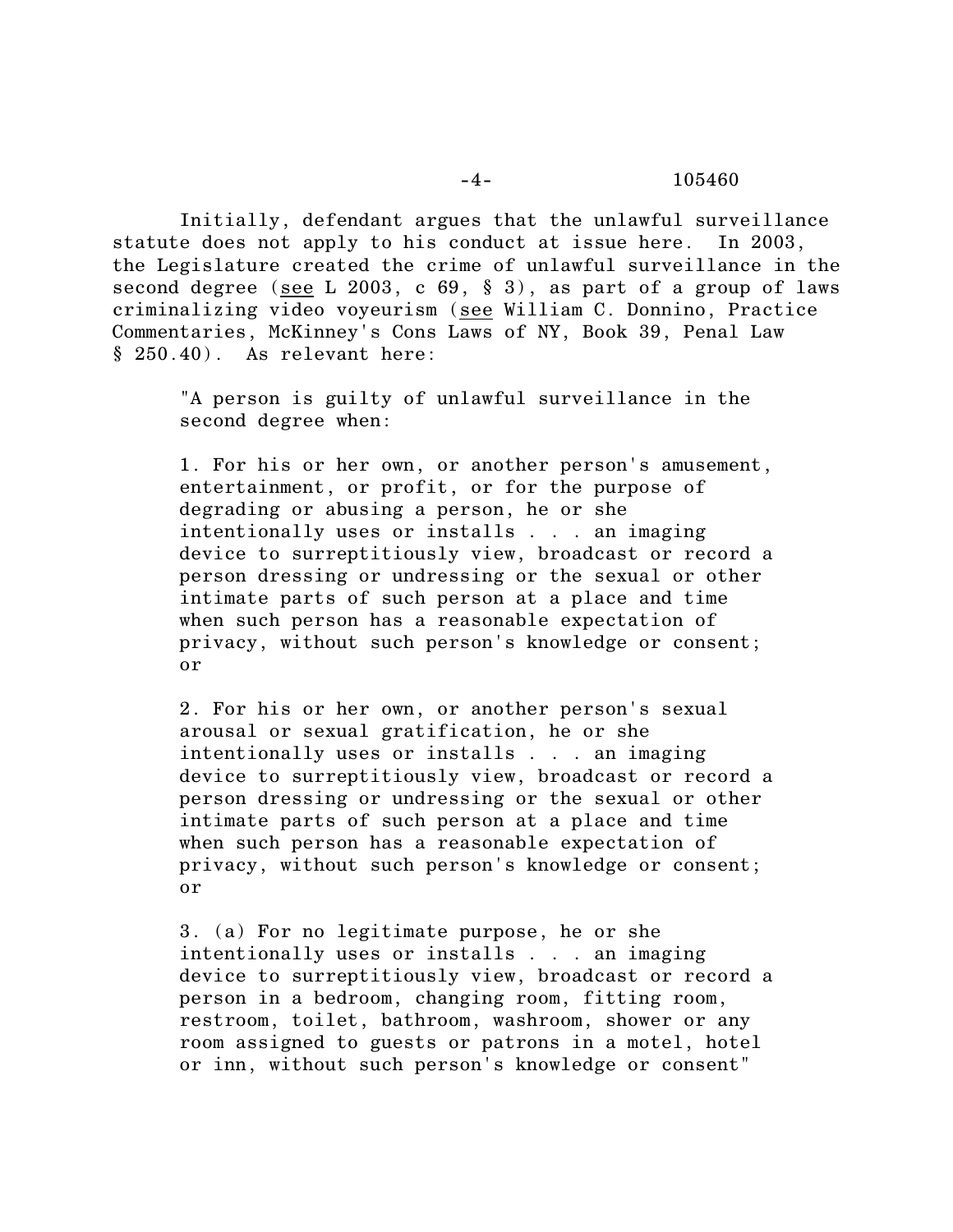-5- 105460

(Penal Law  $\S 250.45 [1], [2], [3] [a])$ .

We are unpersuaded by defendant's argument that the statute does not apply to the video recording of consensual sexual activity by one of the parties involved in that activity – even if the recording is done without the knowledge or consent of the other party – and that the statute, instead, was intended to cover only the actions of a "Peeping Tom."

There is nothing in the plain language of the statute that would preclude its application to the surreptitious recording of a consensual sexual encounter by one of the participants (see generally People v Varughese, 21 AD3d 1126, 1127 [2005], lvs denied 6 NY3d 782 [2006]). In fact, the statute's legislative history supports the conclusion that the Legislature intended its application to defendant's conduct (see generally People v Kozlow, 8 NY3d 554, 559-560 [2007]). A memorandum in support of the legislation described examples of various circumstances that necessitated the enactment of this law, one of them being that:

> "Women throughout . . . New York State have unknowingly been videotaped while engaging in sexual relations. Several women in this category have attempted to file complaints alleging that their partner made these videotapes without their knowledge or permission and are now showing them to friends and others, and even posting the video footage on the Internet. These women were turned away without a remedy" (Governor's Mem approving L 2003, ch 69, 2003 NY Legis Ann, at 54).

Therefore, defendant's claim that the unlawful surveillance

 $^{\text{2}}$  Defendant was convicted of unlawful surveillance under Penal Law § 250.45 (3) with respect to victim A, and under all three subdivisions with respect to victim B (see Penal Law  $§ 250.45 [1], [2], [3] [a]).$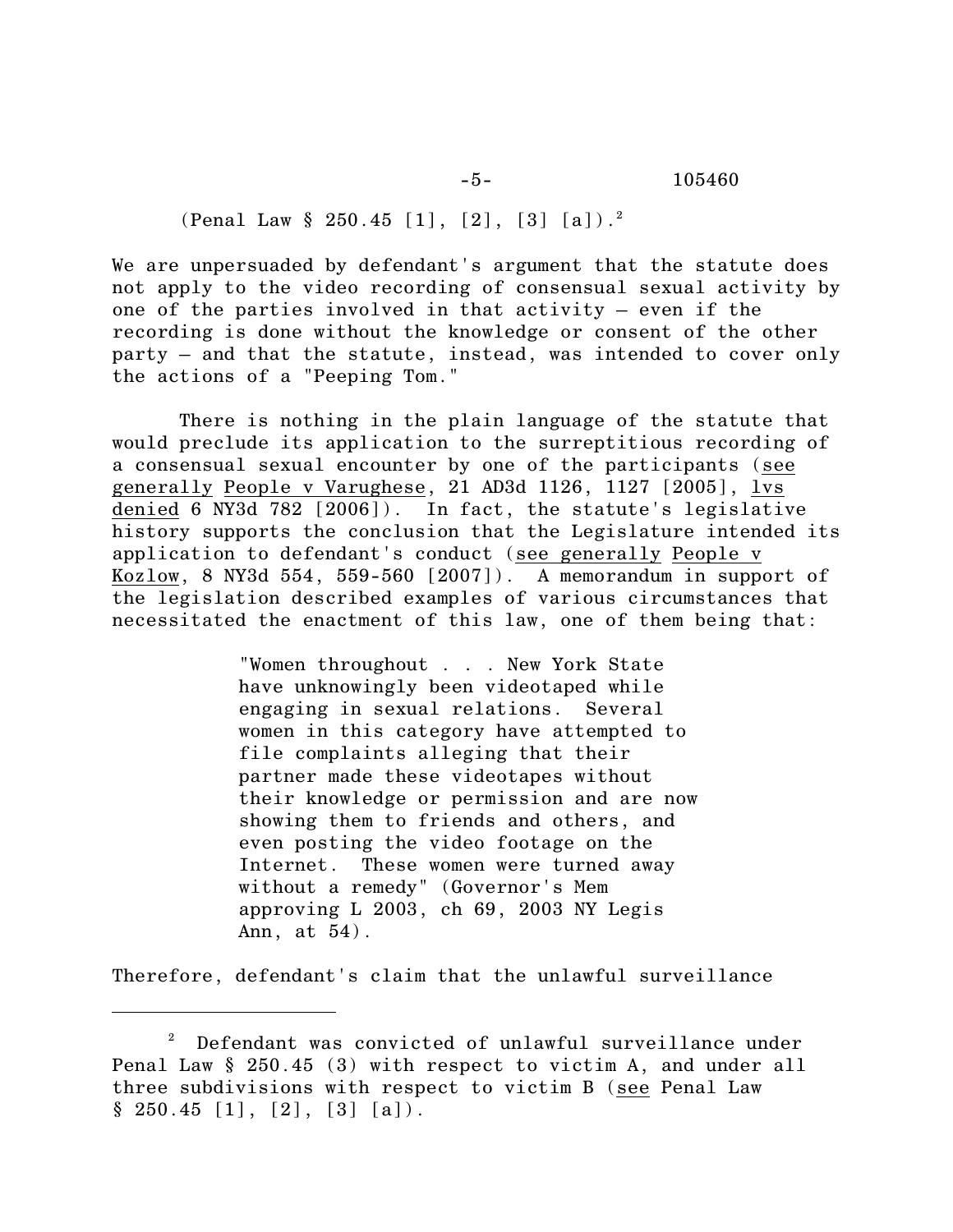statute does not encompass his crime is unavailing.

Defendant next asserts a constitutional challenge to the statute, arguing that it is too vague as applied to him. Initially, we note that "legislative enactments carry a strong presumption of constitutionality" (People v Stuart, 100 NY2d 412, 422 [2003]; see People v Jenner, 39 AD3d 1083, 1085 [2007], lv denied 9 NY3d 845 [2007]). "[A]n as-applied challenge calls on the court to consider whether a statute can be constitutionally applied to the defendant under the facts of the case" (People v Stuart, 100 NY2d at 421). "[A] 'statute which either forbids or requires the doing of an act in terms so vague that [persons] of common intelligence must necessarily guess at its meaning and differ as to its application violates the first essential of due process of law'" (id. at 419, quoting Connally v General Constr. Co., 269 US 385, 391 [1926]). A two-part test is used to determine whether a statute is unconstitutionally vague; first, "the court must determine whether the statute in question is sufficiently definite to give a person of ordinary intelligence fair notice that his [or her] contemplated conduct is forbidden by the statute" and, "[s]econd, the court must determine whether the enactment provides officials with clear standards for enforcement" (People v Stuart, 100 NY2d at 420 [internal quotation marks and citations omitted]).

Here, defendant first challenges the element of surreptitiousness, arguing that it cannot be established in this case because the camera was in plain view and both victims were aware of defendant's presence in the room. We disagree. By its terms, the statute prohibits the use of a device to surreptitiously record, without limitation as to the location of the device (see Penal Law  $\S 250.45$  [1], [2], [3] [a]). The term "surreptitious" connotes a secretive act and is defined as "obtained, done, made, etc., by stealth; secret or unauthorized; clandestine[;] . . . acting in a stealthy way" (Random House Unabridged Dictionary [online version]). We discern nothing in the plain language of the statute that restricts its application to circumstances in which a defendant "spies" on the victim from another location while the victim is being recorded. Thus, in this case, the fact that both defendant and the camera were visible in defendant's room is immaterial, as defendant was using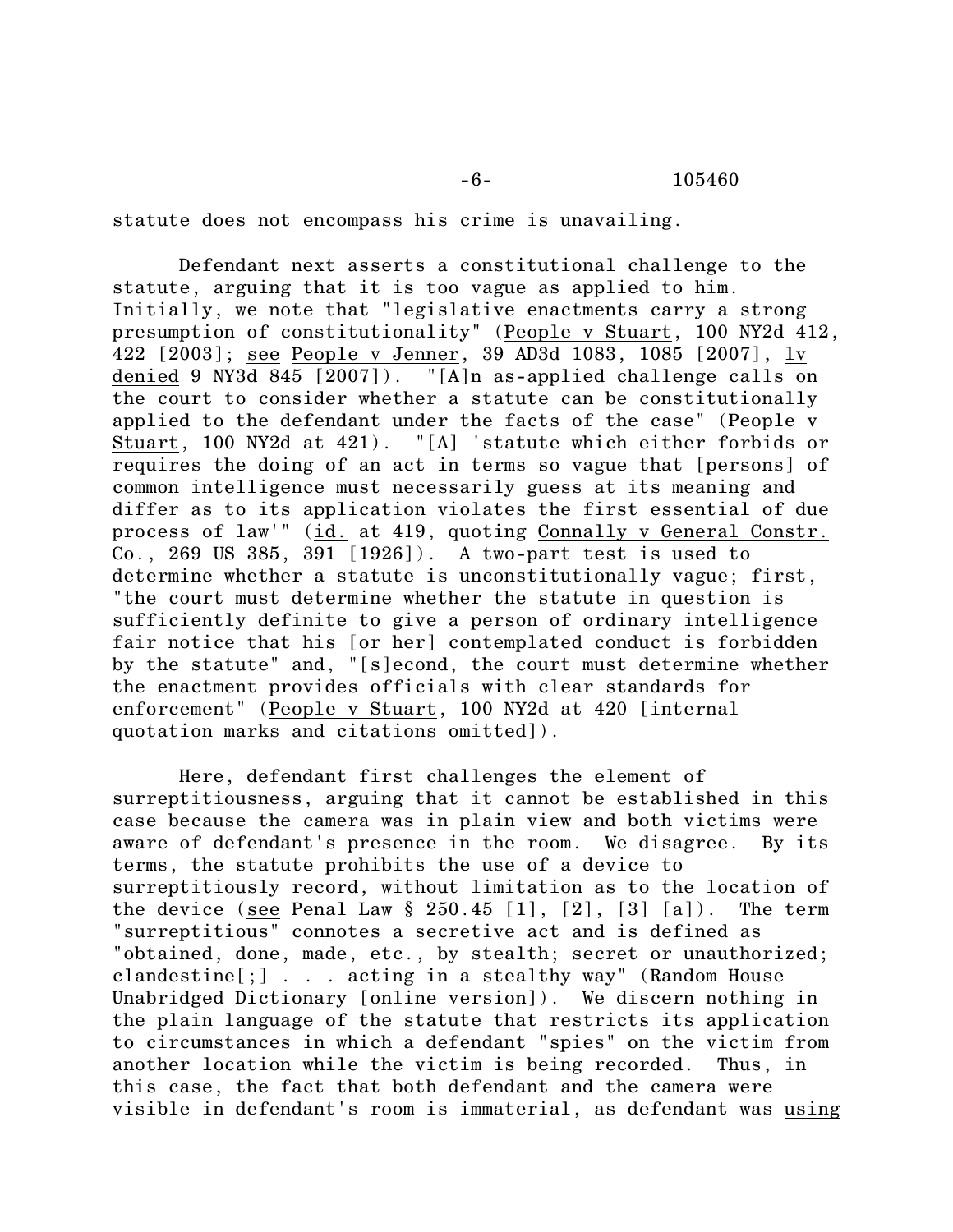the camera in a surreptitious manner.<sup>3</sup> In our view, inasmuch as the statute merely requires that the recording be surreptitious, it provided fair notice to defendant that his actions were prohibited (see generally Chiszar v State, 936 NE2d 816, 823-824 [Ind Ct App 2010], transfer denied 950 NE2d 1212 [Ind S Ct  $2011$ ].

Nor do we find merit to defendant's argument that the People's interpretation of the element of surreptiousness impermissibly renders superfluous the requirement that the recording be without a victim's knowledge or consent. Indeed, a penal statute may not be interpreted in such a way that "words which define or delimit the reach of statutory provisions [are] disregarded as superfluous" (People v Hedgeman, 70 NY2d 533, 539 [1987]; see McKinney's Statutes §§ 231, 271 [b]; accord People v Dewall, 15 AD3d 498, 500 [2005], lv denied 5 NY3d 787 [2005]). Here, however, the interpretation of the statute advanced by the People as applied to the evidence supporting defendant's convictions does not do so.

In addition to establishing that neither victim A nor victim B was aware of or consented to defendant recording them while having sex, the People also tendered proof of actions by defendant demonstrating that he used the camera surreptitiously. The video of victim B shows that defendant began to record and position the camera on his desk while victim B was outside his bedroom. Similarly, the March 2010 video of victim A shows that defendant turned the camera on while victim A was performing oral sex and had her eyes closed. Defendant did not call the victims' attention to the camera or to the fact that he was recording them. This evidence, which establishes the element of surreptitiousness, can be distinguished from the evidence that proves the victims' lack of knowledge or consent and gives it

 $3$  It appears from the video of victim B that defendant may have attempted to conceal the camera with other objects on the desk. It is also apparent from viewing the March 2010 video of victim A, as well as the video of victim B, that the victims were either out of the room or had their eyes closed when defendant began to operate the camera.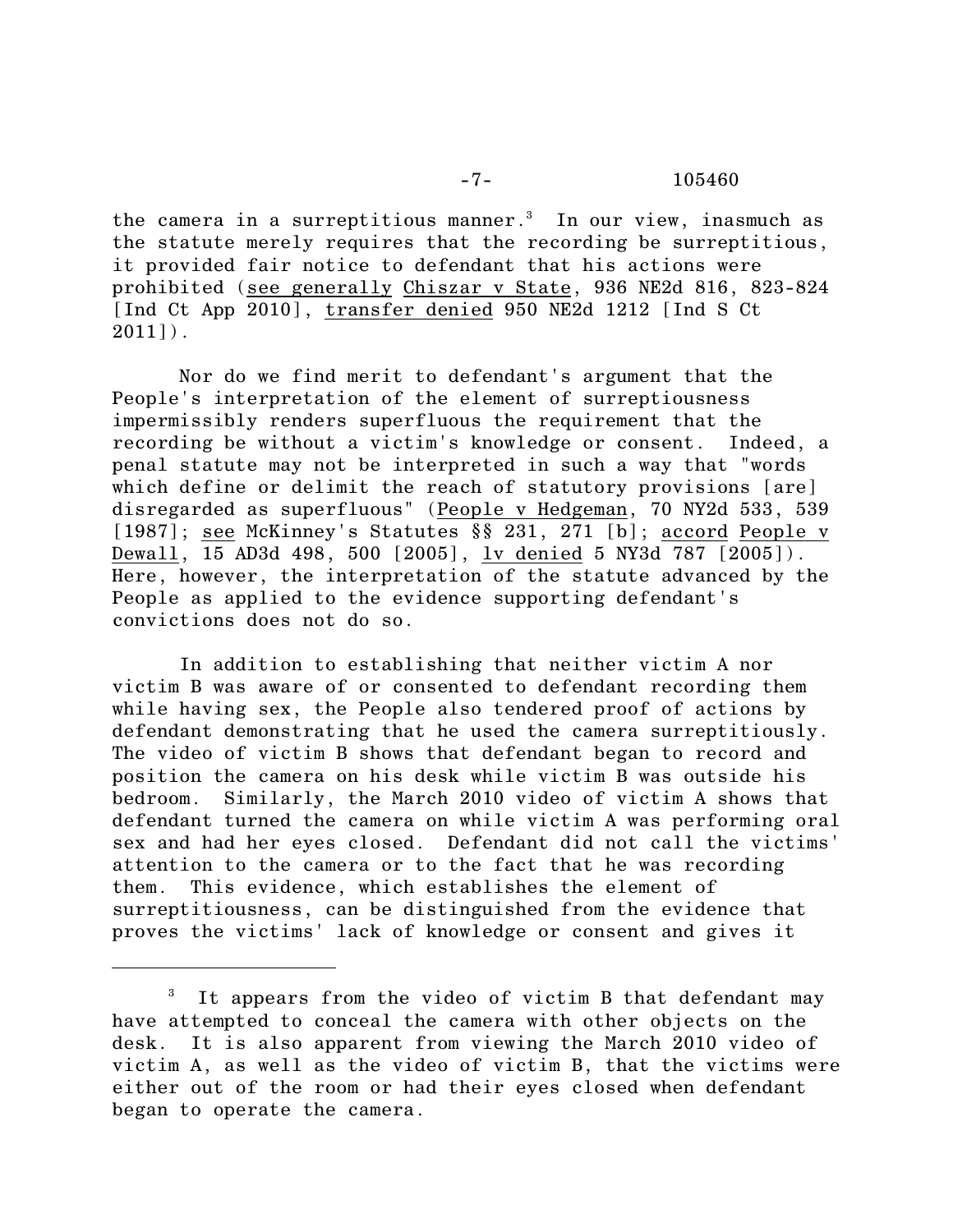-8- 105460

independent meaning and effect (see People v Hedgeman, 70 NY2d at 538-539). Considering that the legislative history confirms that the statute was designed to proscribe this type of conduct (see id. at 539), we do not find any element to be superfluous.

We also reject defendant's argument that the phrase "reasonable expectation of privacy" is impermissibly vague (Penal Law § 250.45 [1], [2]; see People v Stuart, 100 NY2d at 420-421 People v Riddick, 34 AD3d 923, 925 [2006], lv denied 9 NY3d 868  $[2007]$ ).<sup>4</sup> For purposes of Penal Law § 250.45 (1) and (2) – which prohibit the surreptitious use of a device to record an individual at "a place and time when such person has a reasonable expectation of privacy" – such phrase is defined as encompassing circumstances in which "a reasonable person would believe that he or she could fully disrobe in privacy" (Penal Law § 250.40 [1]).<sup>5</sup> When a person knowingly undresses and engages in sexual relations with another person, he or she should be able to do so with the reasonable expectation that his or her actions are limited to that particular time and place and that his or her naked body and/or sexual acts will not be memorialized and/or repeatedly viewed at any time by the other person present or by anyone else with whom that person decides to share the recordings (see Wallace v State, 961 NE2d 529, 533 [Ind Ct App 2012]; Lewis v

<sup>&</sup>lt;sup>4</sup> Inasmuch as defendant was only convicted of unlawful surveillance under Penal Law § 250.45 (3) (a) with respect to victim A, this argument is only applicable to victim B.

 $5$  Given the distinctly different purpose of analyzing privacy interests in a 4th Amendment context – that is, to determine when a government intrusion is justified which, in turn, requires a balancing of an individual's rights against society's interest in law enforcement – as opposed to the purpose of analyzing privacy interests in circumstances described by the statute here – where the offender does not have a legitimate expectation of capturing images of nudity – we do not feel constrained to follow 4th Amendment jurisprudence, as urged by defendant (see People v Stone, 463 Mich 558, 564; 621 NW2d 702, 705 [2001]; Lewis v LeGrow, 258 Mich App 175, 187-188, 670 NW2d 675, 684-685 [Mich Ct App 2003]).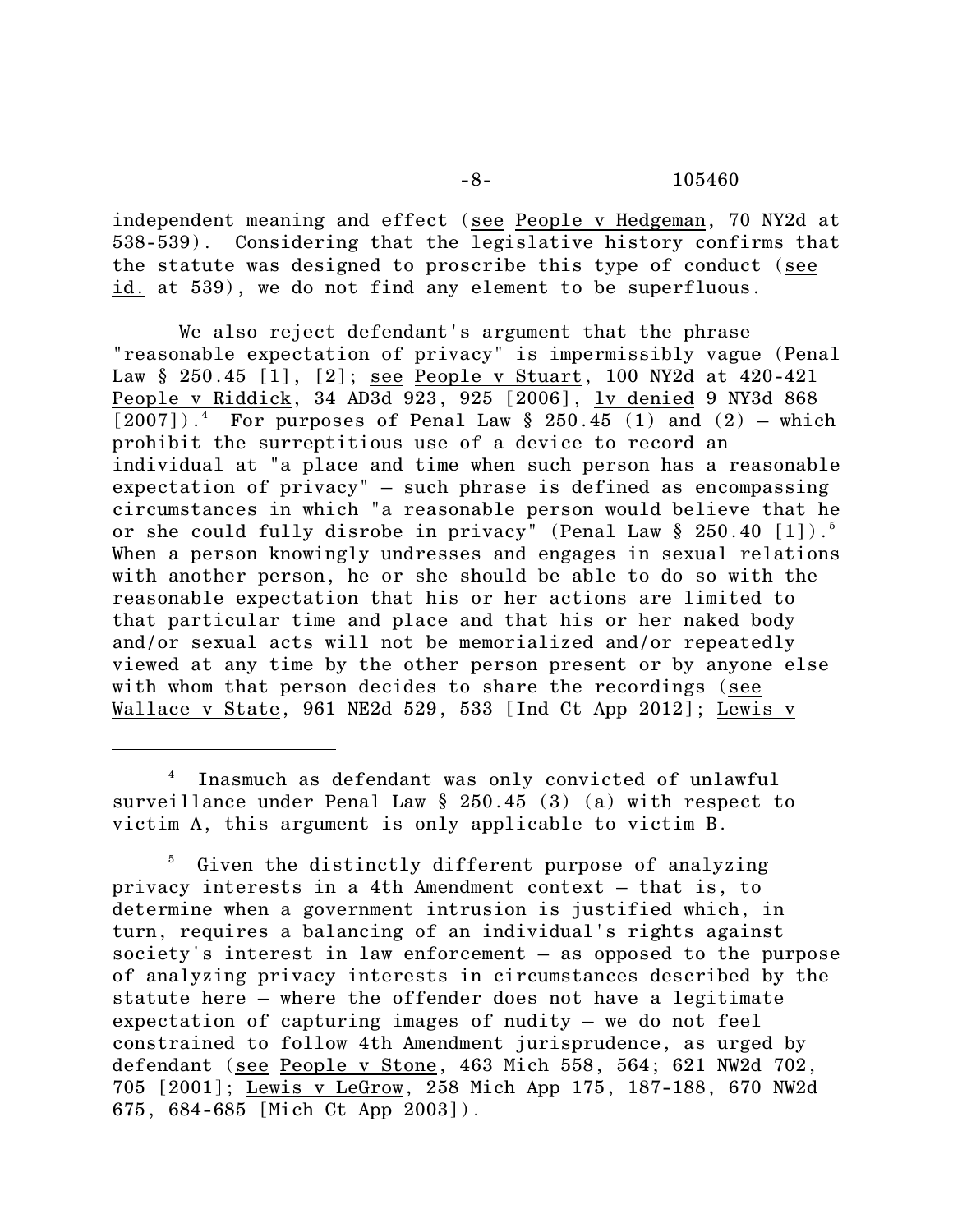LeGrow, 258 Mich App 175, 188-189, 670 NW2d 675, 684-685 [Mich Ct  $\overline{App 2003}$ ). Stated another way, "reasonable people expect to be safe from casual or hostile intrusion[] within a bedroom" and, when "engaged in sexual relations in a bedroom of a private home<sup>[,]</sup> expect to be free from surveillance" (Lewis v LeGrow, 258) Mich App at 188, 670 NW2d at 685 [internal quotation marks and citations omitted]). It is of no moment that the unwanted intrusion came from the person with whom the victim engaged in sex.

Here, victim B testified that she believed she was engaging in a private sexual act with a person she trusted and, had she been asked, she would not have agreed to be videotaped while engaging in such act. In our view, the privacy element, when "[c]onsidered in light of the clear and understandable elements of the criminal conduct," gave defendant "adequate notice and law enforcement authorities sufficient guidance" (People v Stuart, 100 NY2d at 428 [internal quotation marks and citation omitted]; see generally Chiszar v State, 936 NE2d at 823-824), and we therefore reject defendant's vagueness challenge in this regard.

We reach the same conclusion with respect to defendant's final constitutional argument that the phrase "no legitimate purpose" is unconstitutionally vague because it is not defined in the statute (Penal Law § 250.45 [3] [a]). We note that this subdivision has withstood a constitutional challenge before the Second Department (see People v Pacienza, 91 AD3d 672, 673 [2012], lv denied 18 NY3d 961 [2012]). Further, the Court of Appeals has twice rejected vagueness challenges to the same or similar language in other criminal statutes, because an "ordinary understanding of the phrase . . . means the absence of a reason or justification" (People v Stuart, 100 NY2d at 428 [antistalking statute upheld]; see People v Shack, 86 NY2d 529, 538 [1995] [rejected constitutional challenge to aggravated harassment statute]). Here, the statute prohibits surreptitious recording for purposes generally involving personal gain, for harmful reasons and for salacious and lewd purposes (see Penal Law  $§$  250.45 [1], [2]). Where recordings occur in certain places, including bedrooms, it is presumed that there is no legitimate purpose (see Penal Law § 250.45 [3] [b]). Upon our review of the statute in its entirety and considering the common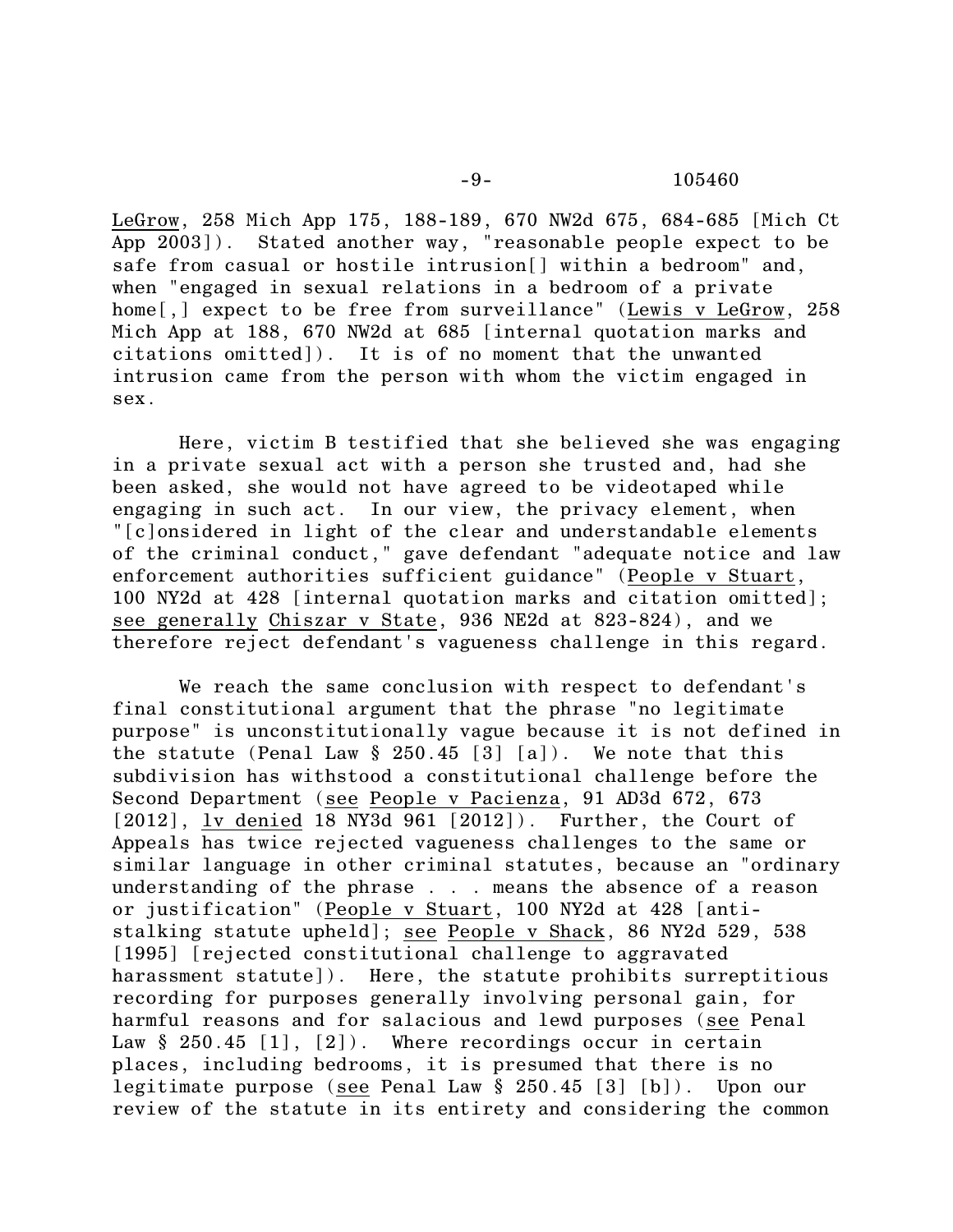understanding of the phrase "no legitimate purpose," we conclude that defendant received adequate notice that his surreptitious recording of the victims while they were engaged in a sexual act was unlawful (see People v Pacienza, 91 AD3d at 673) and that the statute provided clear standards for enforcement (see People v Stuart, 100 NY2d at 428). Accordingly, defendant failed to overcome the strong presumption that the statute is valid (see id. at 422; People v Jenner, 39 AD3d at 1085).

We turn next to defendant's challenge to the legal sufficiency of his convictions of unlawful surveillance in the second degree. With respect to both victims, the People were required to establish that defendant, for no legitimate purpose, intentionally used his camera to surreptitiously record them in his bedroom without their knowledge or consent (see Penal Law § 250.45 [3] [a]). In addition, as to victim B, the People were required to prove that defendant intentionally used his camera to surreptitiously record the sexual or other intimate parts of her body at a place and time when she had a reasonable expectation of privacy, without her knowledge or consent, and that he did so for his own amusement, entertainment or profit (see Penal Law § 250.45 [1]) and for his own sexual arousal or sexual gratification (see Penal Law § 250.45 [2]). As defendant concedes, his argument that the People failed to establish that the recording was surreptitious was not preserved by asserting that ground in his trial motion to dismiss (see People v Ingram, 95 AD3d 1376, 1375 n 1 [2012], lv denied 19 NY3d 974 [2012]). In any event, were we to address that claim, we would find it to be without merit (see People v Schreier, 96 AD3d 1453, 1454 [2012], lv granted 19 NY3d 1105 [2012]; People v Pacienza, 91 AD3d at  $673)$  .  $^6\,$ 

 $6$  We summarily reject defendant's related argument that New York's one-party consent rule applicable to, among other things, eavesdropping and audio recording (see Penal Law § 250.00 [1],  $[2]$ ,  $[6]$ ; CPL 700.05  $[9]$ ) also applies to the unlawful surveillance statute. The plain language of Penal Law  $\S$  250.45 criminalizing the recording of an individual "without such person's knowledge or consent" – renders the one-party consent rule inapplicable.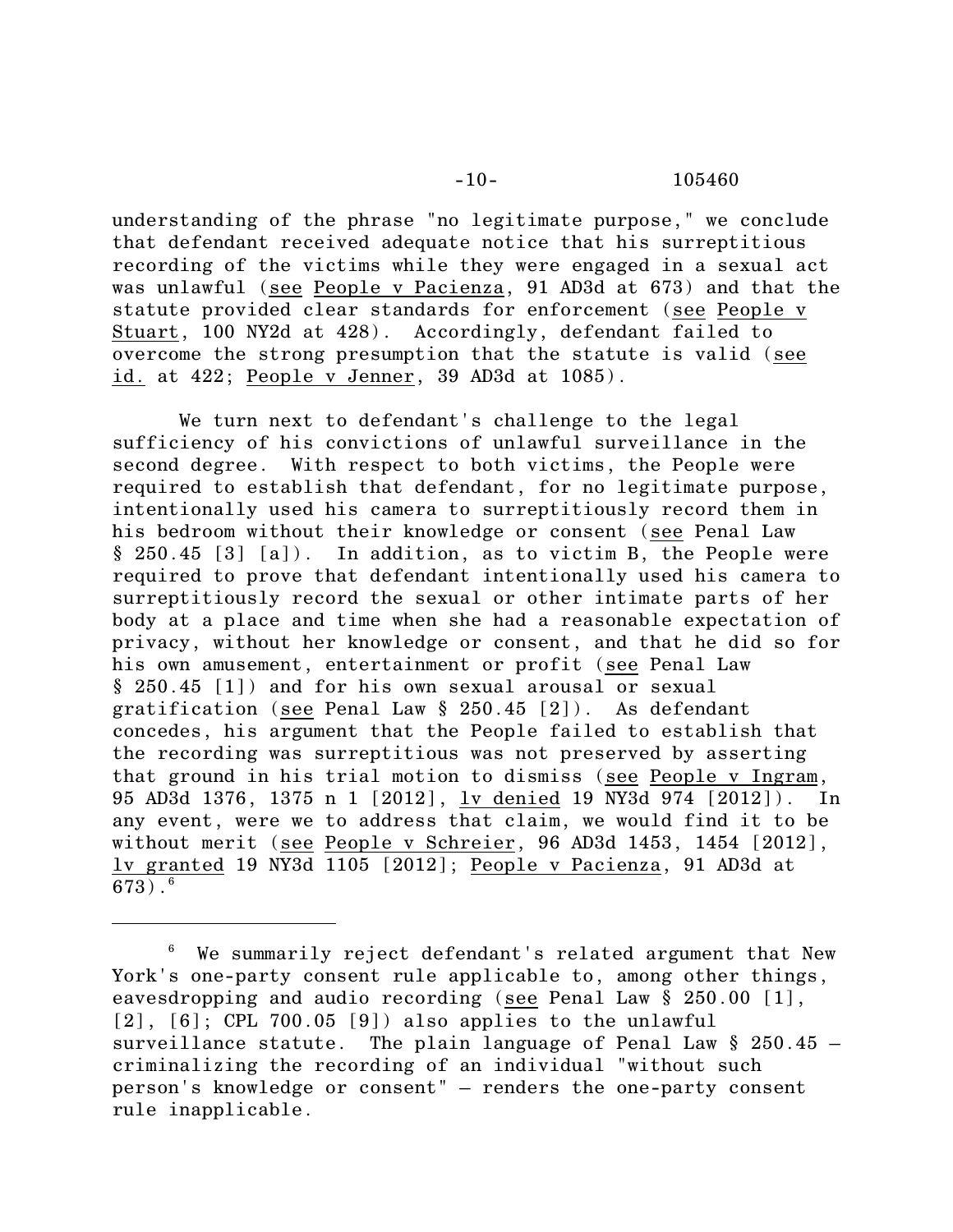-11- 105460

Defendant did preserve his challenge to the legal sufficiency of the evidence with respect to the element of "reasonable expectation of privacy," which relates to the first two counts regarding victim B (Penal Law  $\S 250.45$  [1], [2]).<sup>7</sup> As previously noted, we reject defendant's argument that there can be no reasonable expectation of privacy in an activity in which a person knowingly exposes himself or herself to another person. The evidence at trial, in particular the victim's testimony and the video itself, demonstrates that victim B was concerned about her privacy, notwithstanding the fact that she was naked in defendant's presence. Defendant and victim B were having sex behind closed doors in defendant's bedroom and victim B testified that she was not aware that she was being recorded and would not have consented thereto. She never acknowledged the camera or suggested in any way that, by being naked in defendant's presence, she was foregoing her privacy and giving defendant permission to capture images of her naked body for his future use. Viewing this evidence in a light most favorable to the People, we conclude that there is a valid line of reasoning and permissible inferences from which a rational jury could have found beyond a reasonable doubt (see People v Brown, 17 NY3d 863, 865 [2011]; People v Hatchcock, 96 AD3d 1082, 1083 [2012], lv denied 19 NY3d 997 [2012]) that victim B had a reasonable expectation of privacy during her sexual encounter with defendant.

Defendant's challenge to the legal sufficiency of the evidence that he lacked a legitimate purpose for recording the victims without their knowledge or consent (see Penal Law § 250.45 [3] [a]) is also unavailing. Notably, because the recording was made in defendant's bedroom, the statute establishes a rebuttable presumption that it was made with no legitimate purpose (see Penal Law § 250.45 [3] [b]; People v

 $\frac{7}{7}$  However, defendant did not preserve his challenge to County Court's jury charge regarding the element of reasonable expectation of privacy by an objection to the charge as given (see CPL 470.05 [2]; People v Houck, 101 AD3d 1239, 1240 [2012]), and we decline to exercise our interest of justice jurisdiction with respect thereto.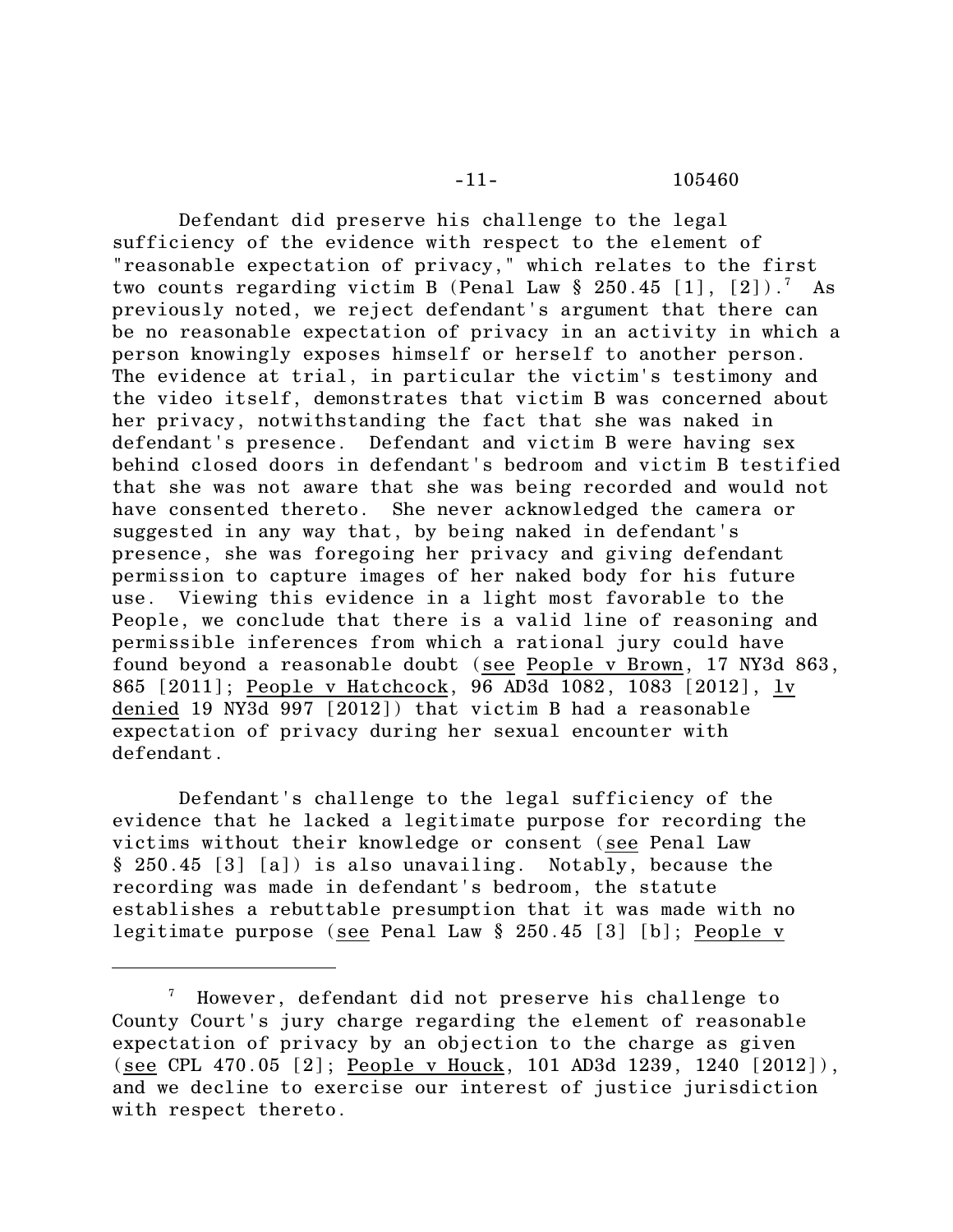Pacienza, 91 AD3d at 673; People v Evans, 27 AD3d 905, 906 [2006], ly denied 6 NY3d 847 [2006]). Defendant's stated purpose of recording the victims without their knowledge and consent was for his later sexual gratification and arousal. Even assuming that the statute would permit a finding that such purpose is legitimate – which, in our view, it does not (see Penal Law  $§ 250.45 [1], [2]) - there was evidence at trial that could$ support a finding that defendant had a more nefarious purpose. For example, defendant's Facebook messages to victim A informing her of the March 2010 video implied that he would upload it to the Internet and stated, in part, that the video "was a fun little side project of mine since I could tell you were preparing to f\*\*\* me over royally and I wanted something hilarious to hold over your head." Further, defendant did more than merely record victim A and later watch the video for his sexual gratification; he also created an edited video with a title that included the victim's name and included still photographs of victim A wearing only undergarments. Such proof, together with the statutory presumption, provides legally sufficient evidence to support the determination that defendant did not have a legitimate purpose for surreptitiously recording the victims without their knowledge or consent (see generally Matter of Clifton NN., 64 AD3d 903, 905  $[2009]$ .

Defendant was not deprived of a fair trial by consolidation of the two indictments. "When evidence of a crime charged in one indictment is material and admissible as evidence of a crime charged in a second, the two indictments may be joined in the trial court's discretion" (People v Shoga, 89 AD3d 1225, 1229 [2011], lv denied 18 NY3d 886 [2012] [citation omitted]; see CPL 200.20 [2] [b]; [4]). "Notably, evidence may be deemed material and admissible within the meaning of CPL 200.20 (2) (b) if such proof would be admissible under any of the recognized Molineux exceptions" (People v Raucci, 109 AD3d 109, 117 [2013] [internal citations omitted]; see People v Rodney, 79 AD3d 1363, 1364 [2010], lv denied 19 NY3d 1105 [2012]; People v Carter, 74 AD3d 1375, 1378 [2010], lvs denied 15 NY3d 772 [2010]; People v Rodriguez, 68 AD3d 1351, 1353 [2009], lv denied 14 NY3d 804 [2010]). Whether consolidation is appropriate is left to the sound discretion of the trial court (see People v Lane, 56 NY2d 1, 8 [1982]; see also CPL 200.20 [4], [5]).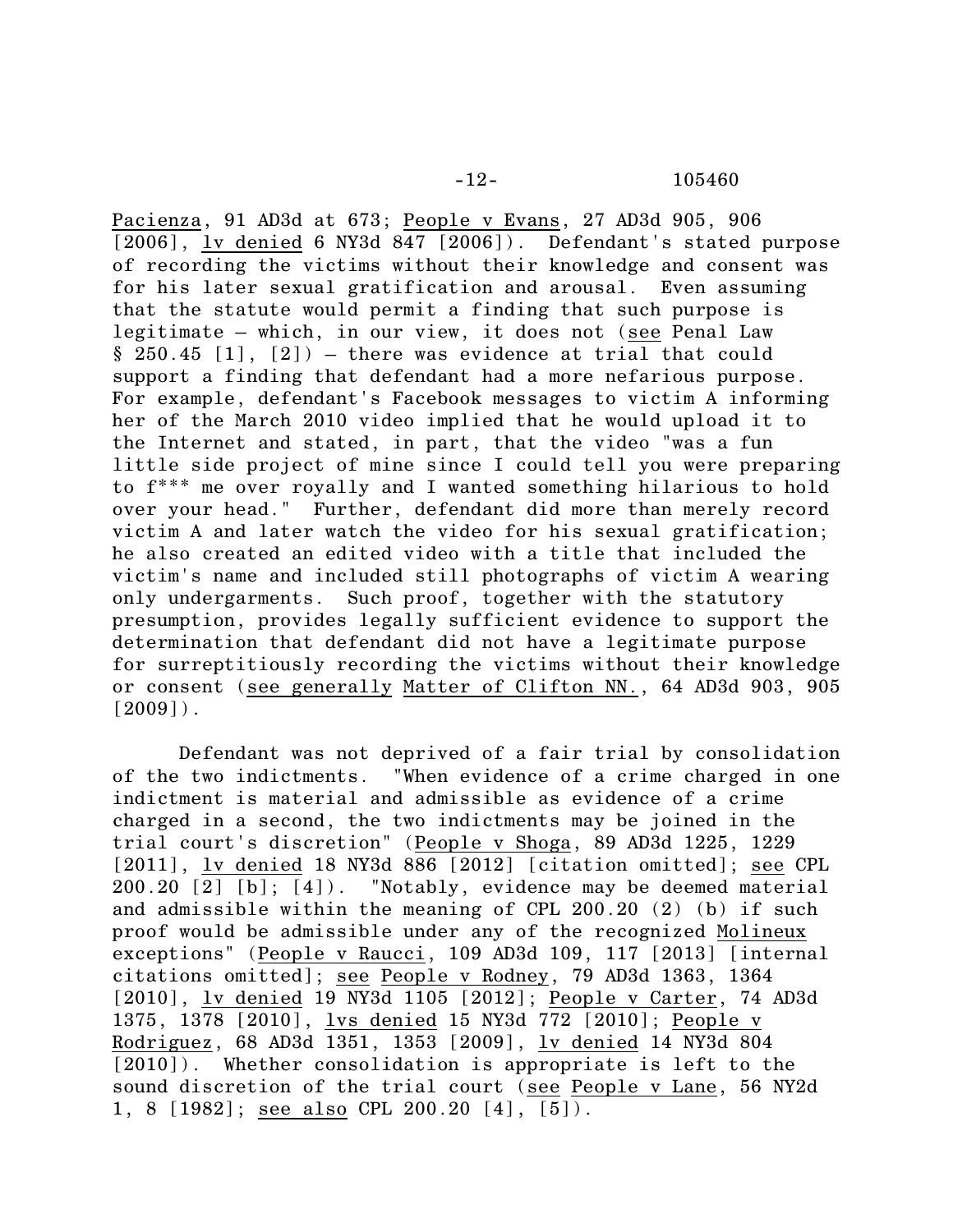Here, County Court correctly found that the offenses in the two indictments were joinable because proof regarding the events alleged in each of the indictments was relevant to, among other things, the issues of defendant's intent and common plan and scheme (see CPL 200.20 [2] [b]). While defendant admitted that he intended to record the victims, he disputed the People's claim that he intended to surreptitiously record them without their knowledge or consent. In this regard, the March 2010 video recording of victim A and the Facebook messages, which indicate that she was unaware that she was being recorded, were relevant to prove that defendant intended to surreptitiously record victim B, and vice versa. Moreover, the recordings of victim A and victim B tended to show that defendant maintained a camera on the desk in his bedroom, which he would turn on during sexual activity with the victims, suggesting a common plan to secretly record women with whom he had sexual encounters, so that he could later use the videos for illegitimate purposes. In determining whether to consolidate the indictments for trial, County Court properly balanced the probative value of the evidence against the potential for prejudice<sup>8</sup> and, at trial, instructed the jury that it should separately consider the evidence as to each victim. Under the circumstances, we discern no abuse of discretion in County Court's decision to consolidate the indictments (see People v Shoga, 89 AD3d at 1229; People v Thomas, 73 AD3d 1223, 1225 [2010], lv dismissed 15 NY3d 779 [2010]; People v Torra, 309 AD2d 1074, 1075 [2003], lv denied 1 NY3d 581 [2003]).

We turn next to defendant's assertion that the integrity of the grand jury proceeding was impaired. We agree with defendant that Investigator Anthony Martino – a forensics computer expert with the City of Utica Police Department who performed the search of defendant's laptop and compiled the videos contained thereon – should not have been present in the grand jury room after he

Notably, County Court also evaluated and denied <sup>8</sup> defendant's subsequent motion to reconsider the consolidation order.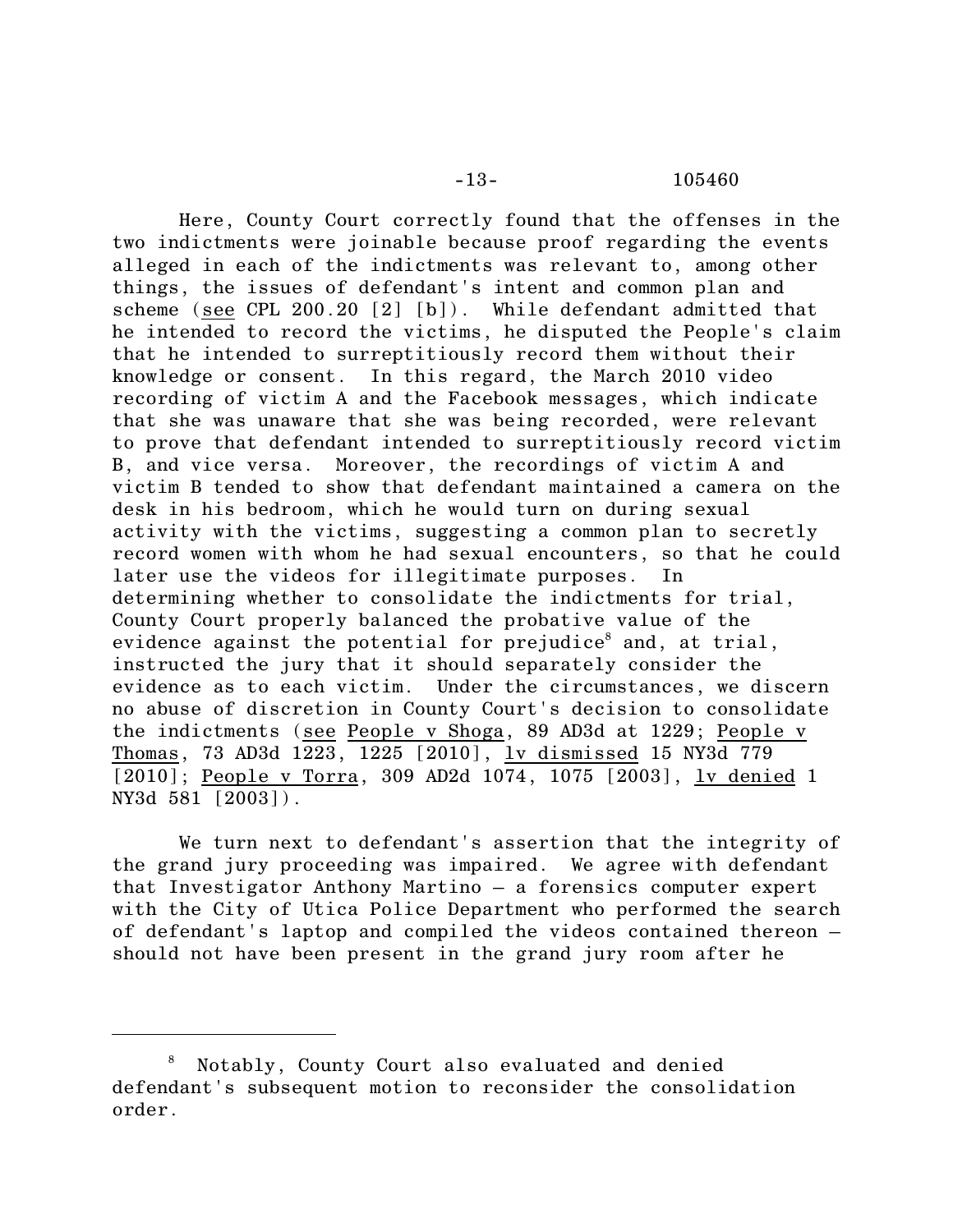-14- 105460

completed his testimony and while victim A was testifying $9$  (see People v Sayavong, 83 NY2d 702, 707 [1994]; People v Minet, 296 NY 315 [1947]; see also CPL 190.25 [3]). Nonetheless, Martino was asked by the People to remain in the grand jury room after completing his testimony in order to assist "as a technician" during the testimony of victim A, specifically to play video clips for the grand jurors. At the time that victim A testified, Martino's testimony was complete and, significantly, his testimony, both during the grand jury proceeding and at trial, related to his role as a forensic computer expert and did not touch on any areas about which victim A testified. In addition, there is no indication that Martino and victim A worked together during the investigation. Accordingly, we are unpersuaded that the integrity of the grand jury proceeding was impaired or that Martino's presence during victim A's testimony led to the possibility of prejudice to defendant (see People v Darby, 75 NY2d 449, 455 [1990]; People v Sutherland, 104 AD3d 1064, 1066 [2013]; People v Reome, 309 AD2d 1067, 1066-1067 [2003], lv denied 2 NY3d 805 [2004]; People v Hyde, 85 AD2d 745, 746 [1981]; People v Wilson, 77 AD2d 713, 713-714 [1980]; People v De Ruggiero, 96 Misc 2d 458, 461 [1978], affd 77 AD2d 821 [1980]; see also CPL 210.20 [1] [c]; 210.35 [5]; compare People v Sayavong, 83 NY2d at 710-711).

Defendant's assertion that his sentence was excessive or imposed as a punishment for the exercise of his right to a trial is likewise lacking in merit. The sentencing minutes reflect that County Court gave careful consideration to, among other things, statements from the People, the victims and defendant's counsel, as well as "heartfelt letters" from defendant's father and sister. The court also noted defendant's academic and personal accomplishments, and the fact that he had no prior criminal history, and reviewed information concerning his medical condition. Nonetheless, in concluding that a term of imprisonment was warranted, the court found that there was a "gaping hole in [defendant's] character" and gave appropriate weight to the devastating and profound effect of defendant's

<sup>&</sup>lt;sup>9</sup> County Court denied defendant's motion to dismiss the indictment on this ground.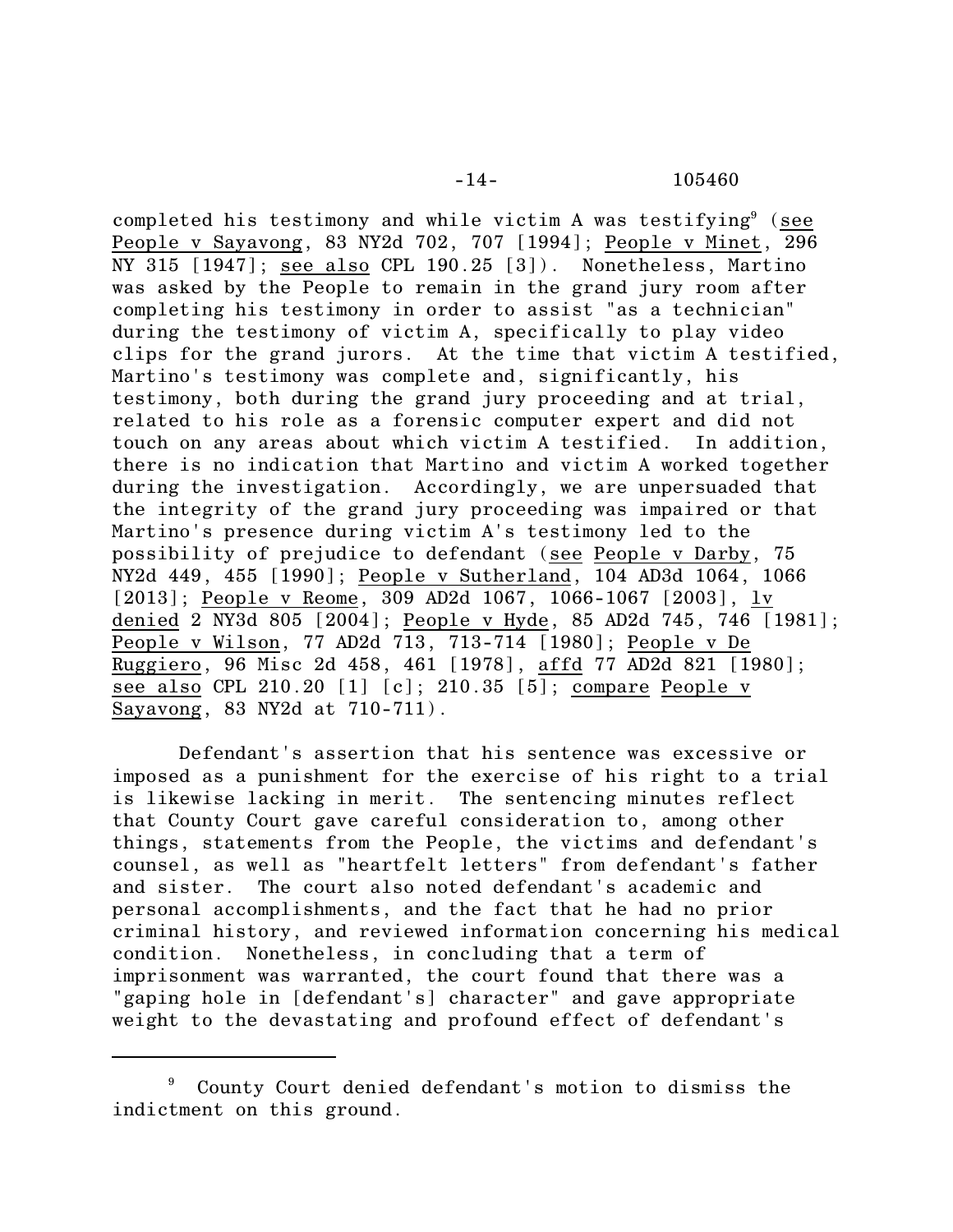actions upon the victims (see People v Monteiro, 93 AD3d 898, 900 [2012], lv denied 19 NY3d 964 [2012]; People v Sapienza, 91 AD3d  $988, 989$   $[2012]$ ).<sup>10</sup> Upon our review of the record, we discern no abuse of discretion or extraordinary circumstances that would warrant a reduction of the sentence in the interest of justice (see People v Estella, 107 AD3d 1029, 1033 [2013], lv denied 21 NY3d 1042 [2013]; People v Kendall, 91 AD3d 1191, 1193 [2012]; People v Houghtaling, 82 AD3d 1493, 1494 [2011], lvs denied 17 NY3d 806  $[2011]$ .<sup>11</sup>

Defendant's challenge to County Court's decision to certify him as a sex offender is also without merit. Under the Sex Offender Registration Act (see Correction Law § 168 et seq.), and as relevant here, a conviction under Penal Law § 250.45 (2) or (3) is included as a sex offense "unless upon motion by the defendant, the trial court, having regard to the nature and circumstances of the crime and to the history and character of the defendant, is of the opinion that registration would be unduly harsh and inappropriate" (Correction Law § 168-a [2] [e]). We disagree with defendant's claim that his conduct constituted a crime against the right of privacy (see Penal Law art 250), as opposed to a sex offense (see Penal Law art 130), and was not of a sexual nature. Notwithstanding one expert's opinion that defendant posed a low risk to reoffend, the nature and

 $10$  Notably, defendant received the minimum indeterminate sentence permissible for a conviction of unlawful surveillance in the second degree, a class E felony (see Penal Law § 70.00).

We agree with defendant, and the People concede, that "[b]y operation of law, defendant's definite sentences here merged with and are satisfied by his service of the indeterminate sentences" (People v Weber, 40 AD3d 1267, 1268-1269 [2007], lv denied 9 NY3d 927 [2007]; see Penal Law § 70.35; People v Tortorice, 175 AD2d 625, 625 [1991], lv denied 78 NY2d 1130 [1991]). Nonetheless, no action by this Court is necessary, as the Department of Corrections and Community Supervision is required to calculate the period of incarceration in accordance with Penal Law § 70.35 (see People v Weber, 40 AD3d at 1268-1269; People v Tortorice, 175 AD2d at 625).